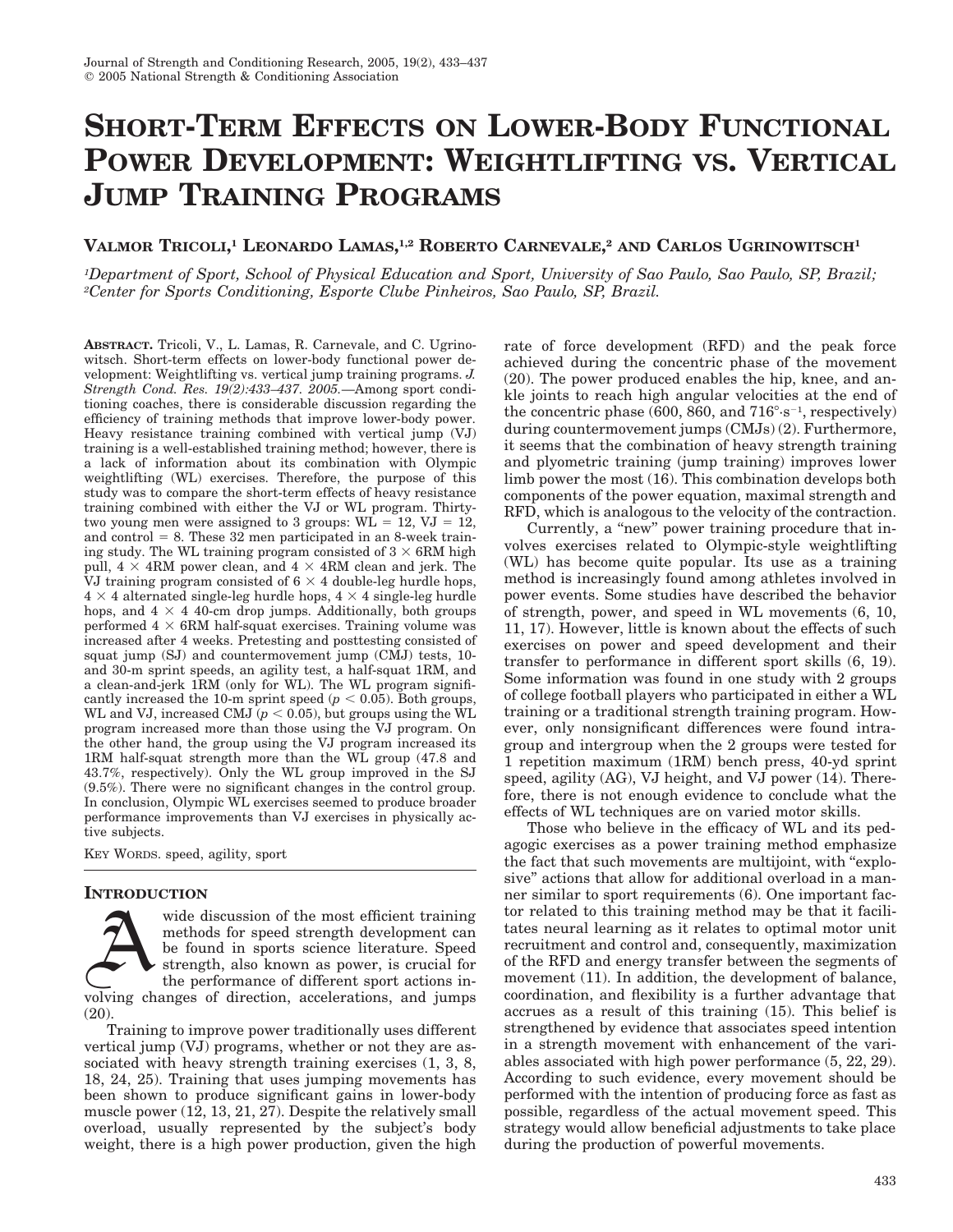## 434 TRICOLI, LAMAS, CARNEVALE ET AL.

|  |  |  | <b>TABLE 1.</b> Training programs.* |  |
|--|--|--|-------------------------------------|--|
|--|--|--|-------------------------------------|--|

| Groups        | Exercises                         | Weeks $1-4$            | Weeks 5-8              |
|---------------|-----------------------------------|------------------------|------------------------|
| Weightlifting | High pull                         | $3 \times 6 \text{RM}$ | $4 \times 6 \text{RM}$ |
|               | Power clean                       | $4 \times 4 \text{RM}$ | $6 \times 4 \text{RM}$ |
|               | Clean and jerk                    | $4 \times 4 \text{RM}$ | $6 \times 4 \text{RM}$ |
|               | Half-squat                        | $4 \times 6 \text{RM}$ | $4\times 6{\rm RM}$    |
| Vertical jump | Double-leg hurdle hops            | $6 \times 4$           | $10 \times 4$          |
|               | Alternated single-leg hurdle hops | $4 \times 4$           | $6 \times 4$           |
|               | Single-leg hurdle hops            | $4 \times 4$           | $6 \times 4$           |
|               | $40$ -cm drop jump                | $4 \times 4$           | $6 \times 4$           |
|               | Half-squat                        | $4 \times 6 \text{RM}$ | $4 \times 6 \text{RM}$ |

 $* 6RM = 6$  repetition maximum;  $4RM = 4$  repetition maximum strength.

In WL movements, despite the great overload used, speed intention is always maximal, which may induce greater motor unit synchronization (29) and seems to increase the RFD but not the maximum force. Even though WL exercises do not increase maximum force, the overload added to the movement execution appears to be a determining factor in power training (9). In that aspect, WL techniques enable overload to be added without neglecting rapid movement intention. The rate at which strength is applied (RFD) seems to be more important than the maximum strength generation capacity. The WL program allows the application of heavy loads along with fast movement (14).

As an example, Canavan et al. (6) found many relationships between VJ programs and the hang snatch in kinematic and kinetic parameters, which means that these 2 skills are mechanically very similar. Thus, the combination of heavy resistance training and Olympicstyle lifting could also increase the rate of work production, even when heavy loads are used.

Sport professionals are convinced that Olympic WL exercises are extremely efficient for developing functional power. However, we question the cost-benefit ratio of this training method when compared to a more traditional approach, such as the VJ training program.

Thus, the purpose of this study was to compare the short-term effects of power training programs that involve either VJ or Olympic WL exercises when combined with heavy strength exercises with respect to the performance of motor tasks for speed, AG, and lower-body muscular power. It was hypothesized the WL training program would result in similar performance improvements when compared to the VJ training program.

## **METHODS**

#### **Experimental Approach to the Problem**

This study was primarily designed to investigate the short-term effects of Olympic-style WL exercises in the development of lower-body muscle power. To address this issue, we selected a group of 3 WL exercises that we deemed easy to learn and most efficient for developing lower-body muscle power. A repeated-measures design was used to assess the physical adaptations in the subjects during an 8-week training intervention. We selected physically active male subjects with no experience in Olympic WL exercises because we could expect a greater training effect in these kinds of subjects.

#### **Subjects**

The sample comprised 32 male college physical education students, characterized as physically active individuals with similar demographics and activity backgrounds. They should have spent the past 3 months undergoing no lower-body–specific strength training. However, all subjects had previous strength training experience at a recreational level. Nutritional intake was not controlled, but subjects were asked to maintain their normal diet during the study. Individuals consuming any type of nutritional supplement were not selected to participate in the study. Mean  $(\pm SD)$  for age, weight, and height were 22.0  $(\pm 1.5)$ years, 73.4 ( $\pm$ 10.4) kg, and 179.4 ( $\pm$ 8.8) cm, respectively. All subjects were informed in detail about the risks and benefits involved in the study and signed an informed consent form. They were randomly assigned to 3 groups, namely: WL group  $= 12$  individuals, VJ group  $= 12$  individuals, and control group  $= 8$  individuals. Prior to the 8-week training period, all subjects underwent 3 familiarization sessions that gave them an overview of the tests and training procedures. The time interval between sessions was at least 48 hours. Each subject performed all tests and training procedures several times. In particular, the WL group performed 3 practical sessions so that they could learn the specific training movements. The content of such sessions was established on the basis of the pedagogic sequence proposed by Cervera (7). By the end of the 8-week training period, 10 subjects abandoned the program because of personal reasons. Only one of them reported discomfort and pain in the lower-back region. Thus, the final composition of the 3 groups was WL,  $n = 7$ ; VJ,  $n = 8$ ; and control,  $n = 7$ .

#### **Training Programs**

All subjects in the WL and VJ groups attended 24 training sessions held throughout 8 weeks, 3 times a week, every other day. The criteria for noncompliance were established as missing 2 sessions in a row or 3 sessions during the 8-week training period. Each group had a specific training protocol (Table 1), which was always complemented by 4 sets of 6RM of the half-squat exercise. This exercise was selected because it is a safe and effective strength training exercise for the lower-body muscle groups directly involved in the power tasks investigated in this study (1). Traditional strength training with heavy loads and a low number of repetitions (4–8RM) seems to increase strength, power, and movement speed (1, 19, 24).

The specific exercises and their respective volumes and intensities are as set forth in the paragraphs that follow.

*WL Group.* Training consisted of  $3 \times 6$ RM high pull,  $4 \times 4$ RM power clean, and  $4 \times 4$ RM clean and jerk. These exercises were named ''Olympic-style weightlifting exercises'' (i.e., they derive from the pedagogic exercises ap-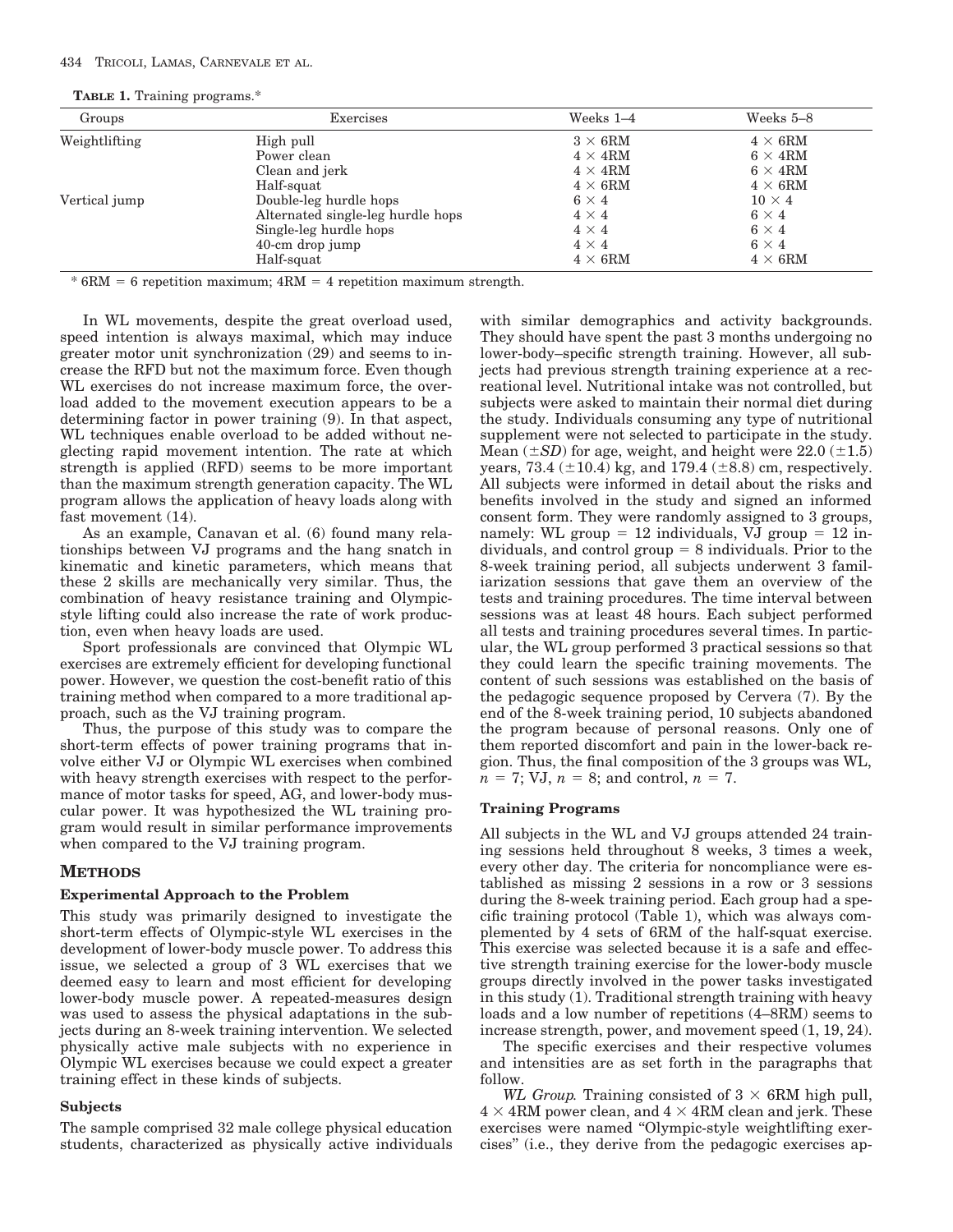plied in the practice of this sport). After 4 weeks, training volume was increased to  $4 \times 6RM$ ,  $6 \times 4RM$ , and  $6 \times$ 4RM, respectively.

*VJ Group.* Training consisted of VJ drills over 4 hurdles:  $6 \times 4$  double-leg hurdle hops,  $4 \times 4$  alternated single-leg hurdle hops,  $4 \times 4$  single-leg hurdle hops, and 4  $\times$  4 40-cm drop jumps. At the end of week 4, similar to the WL group, the VJ group's training volume was adjusted to  $10 \times 4$ ,  $6 \times 4$ ,  $6 \times 4$ , and  $6 \times 4$  jumps, respectively. The intensity of the first 3 drills was established by the height of the hurdle, which was determined by adding 25% to the height achieved in the CMJ pretest. The 4 hurdles were arranged so that the exercises were performed in sequence, with the average distance between the hurdles being 1.5 m.

*Control Group.* This group underwent no training, only pretest and posttest sessions.

#### **Tests**

Pretests and posttests were composed of 2 sessions with at least a 24-hour interval between them. On day 1, the following tests were performed: a squat jump (SJ), a CMJ, an average sprint speed measured over a distance of 10 and 30 m, and an AG test that featured changes of direction. On day 2, the subjects underwent a maximum strength test in the half-squat and clean-and-jerk exercises; the latter was performed for the WL group only. For the VJ tests (SJ and CMJ) ''Jump Test Pro'' device version 1.6 was used. This piece of equipment calculates the jump height on the basis of the subject's flight time. The subjects stood with their hands on their hips on a contact platform attached to a laptop computer (Toshiba Satellite). Starting from the half-squat static position (knees at approximately  $90^{\circ}$ ) (SJ test) or with the free countermovement position (CMJ test), subjects were told to jump as high as possible in every one of the 3 attempts required. After take-off, the loss of contact with the mat would activate the system, which would then record the flight time, converting it into the height in centimeters. There was a 15-second interval between attempts and a 3-minute interval between the different tests.

The 10- and 30-m tests measured sprint speed (in meters per second) through 3 pairs of photocells placed at the start (0 m), 10 m, and 30 m from the starting line. The system was automatically activated as the test subject went through the space delimited by 2 photocells placed opposite each other and separated by a space of approximately 1.5 m. The passage of the subject through the first pair activated the system, and the passage through the second and third pairs recorded the average speed achieved at 10 and 30 m, respectively. Every subject made 2 maximum attempts with a minimum 2-minute interval in between.

The AG test measured the time to complete a course involving a sudden change of direction in a space delimited by a 4-m square, as shown in Figure 1.

For the AG test, the subjects were instructed to follow a predetermined sequence (Figure 1), repeating it 3 consecutive times. To complete a valid sequence, the subjects were required to touch the delimiting cones with one hand while simultaneously changing direction. At the end of the third lap, the time spent (in seconds) was recorded. Each subject made 2 maximal attempts with a 3-minute interval between them.

For the maximum strength test in the half-squat ex-



**FIGURE 1.** Graphic representation of the agility test (AG test) and its sequence of execution.

ercise, subjects performed a complete repetition, starting from the standing position with extended knees, next squatting in such a fashion that their knees were bent at  $90^\circ$ , and then returning to the initial position. This sequence was performed with the bar positioned on the subject's shoulders. The researcher visually controlled the knee flexion degree, and verbal feedback was provided to the subjects. The initial load was subjectively estimated by the researcher, and from such estimates, heavier weights were added until the maximum load was achieved in no more than 4 attempts. In case the movement was not fully completed, the previous load was considered representative of the subject's maximum strength.

The maximal strength test in the clean-and-jerk exercise consisted of raising the greatest amount of weight over the head with extended elbows in a 2-phase movement. The first phase was started with the weight bar on the floor. Subjects would approach the bar and, with their knees bent, hold the bar with both hands with a pronated grip, trying to keep their backs upright and at  $45^{\circ}$  in relation to the floor. From that position, they raised the bar with a single movement to their shoulders, resting it in that region for a few seconds before the second phase. In the second phase, the bar was raised above their head with an elbow extension movement that was combined with a rapid hip and knee flexion/extension movement. As in the half-squat maximum strength test, the initial load was estimated subjectively by the researcher, and from that, heavier weights were added until the maximum load was achieved in no more than 4 attempts. In case the movement was not fully performed to completion, the load previous to the failure was considered representative of the maximum strength. In both tests, there was a minimum 3-minute interval between attempts.

All test sessions were preceded by a general warm-up period that consisted of 5 minutes of jogging, which was followed by stretching exercises and a warm-up period specifically oriented to each test's activities. The best result achieved among the attempts was used for statistical analysis in all tests.

An intraclass correlation coefficient was calculated for each test  $(10-m$  running speed = 0.90; 30-m running  $speed = 0.97; SJ = 0.94; CMJ = 0.96; AG = 0.80; half$ squat  $= 0.82$ ), and the results demonstrated a high level of test-retest reliability.

#### **Statistical Analyses**

Mean  $(\pm SD)$  relative to the results of each test administered within each group was calculated. An analysis of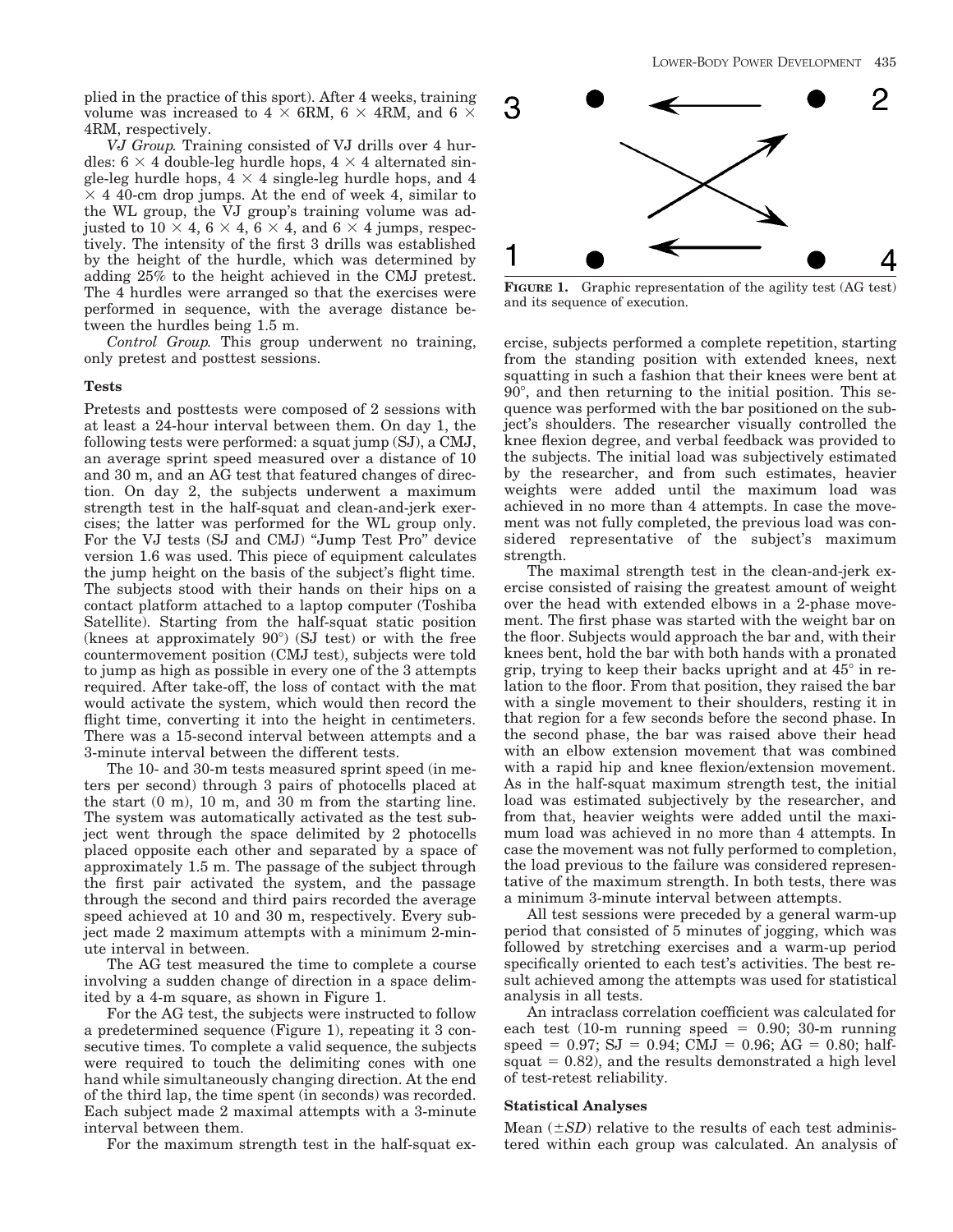|                      | Olympic weightlifting |                                   | Vertical jump            |                           | Control                |                    |
|----------------------|-----------------------|-----------------------------------|--------------------------|---------------------------|------------------------|--------------------|
| Test                 | Pre                   | Post                              | Pre                      | Post                      | Pre                    | Post               |
| $SJ$ (cm)            | 38.9 $(\pm 2.4)$      | 42.6 $(\pm 4.4)$ †                | 36.5 $(\pm 4.4)$         | 37.5 $(\pm 2.2) \ddagger$ | 38.5 $(\pm 2.9)$       | 38.1 $(\pm 4.9)$   |
| $CMJ$ (cm)           | 42.2 $(\pm 2.1)$      | 45.0 $(\pm 2.6)$ <sup>†</sup>     | 40.2 $(\pm 3.9)$         | 42.5 $(\pm 3.0)$ †±       | $42.2 \quad (\pm 4.9)$ | 42.6 $(\pm 5.2)$   |
| $10 \text{ m}$ (m/s) | $5.19 \ (\pm 0.2)$    | 5.38 $(\pm 0.3)$ †                | $5.20~(\pm 0.3)$         | 5.34 $(\pm 0.3)$          | $5.31 (\pm 0.2)$       | 5.34 $(\pm 0.3)$   |
| $30 \text{ m}$ (m/s) | $7.97 (\pm 0.3)$      | $7.98 (\pm 0.3)$                  | 7.94 $(\pm 0.4)$         | $8.00~(\pm 0.4)$          | $7.99 \ (\pm 0.4)$     | 7.94 $(\pm 0.3)$   |
| AG(s)                | $16.38~(\pm 0.7)$     | $15.92~(\pm 0.8)$                 | $15.94 \ (\pm 0.7)$      | $15.36 (\pm 0.4)$         | $15.96 (\pm 0.6)$      | $15.54~(\pm 0.7)$  |
| $Half-squat$ $(kg)$  | $(\pm 30.5)$<br>146.3 | $210.3$ $(\pm 22.3)$ <sup>†</sup> | $165.8 \quad (\pm 21.5)$ | $245.1$ $(\pm 35.9)$ †‡   | 149.5 $(\pm 24.6)$     | 159.1 $(\pm 22.2)$ |
| $Clear/Jerk$ (kg)    | 57.4 $(\pm 5.8)$      | $77.4 \quad (\pm 11.7)^+$         |                          |                           |                        |                    |

 $*$  SJ = squat jump; CMJ = countermovement jump; 10 m = 10-m running speed; 30 m = 30-m running speed; AG = agility.

† Significant difference from pre to post ( $p < 0.05$ ).

 $\ddagger$  Significant difference between groups ( $p < 0.05$ ).

variance with repeated measures was used to identify the presence of differences among the performances in the 3 groups. Fisher's least significant difference post hoc test was applied for comparisons when so required. The established significance level was  $p \leq 0.05$ .

## **RESULTS**

The control group did not improve in any of the physical tests, as expected. The SJ and 10-m sprint speed improved significantly for the WL group only (9.56 and 3.66%, respectively). The results of the CMJ test showed an increase for both groups, but the WL group had a higher increment than the VJ group (6.6 and 5.72, respectively). Both groups showed an increase in the half-squat 1RM, but the VJ group had superior improvement when compared to the WL group (47.8 and 43.7%, respectively) (Table 2).

## **DISCUSSION**

The major finding of this study was that the WL training program significantly improved the 10-m sprint speed, SJ, CMJ, and half-squat 1RM, whereas the VJ training program improved only the CMJ and half-squat 1RM. Therefore, it appears that the short-term effects of the WL training program on the lower-body power development of physically active male individuals were greater than those of the VJ training program.

Although there is a positive correlation between maximum strength and power performance (1, 4, 9, 13, 19, 27), the higher improvement in maximum strength shown for the VJ group failed to increase its performance in a similar fashion when compared with the WL group in the 10-m speed sprint and SJ tests. These results may indicate that a WL training program develops a broader spectrum of physical abilities, which may be better transferred to either performance (11, 15, 22) or the RFD.

Plyometric drills are believed to be the bridge to explosiveness so that the athlete can optimize power production. Therefore, the combination of plyometrics with heavy resistance training should be adopted by power athletes (1). However, our results indicate that power transfer may be specific to the plyometric training exercise, since only the CMJ increased significantly in the VJ group.

The lack of differences in the AG test may indicate that power transfer to complex tasks is difficult, although many coaches train for muscle strength and power with the expectation of a linear transfer to motor performance. AG tasks are relatively complex and could be more influenced by motor control factors than by muscle strength or power capacity (30).

Our results showed an improvement in the 10-m sprint speed for the WL group only. These results are difficult to explain, because the VJ group showed an increase in 1RM to a greater extent than did the WL group. It has been shown that there is a high correlation between the 1RM and 10-m sprint speed (26, 28). A possible explanation is that the greater coordination required for the WL exercises as well as their RFD leads to a greater improvement in sprinting techniques for this untrained population, decreasing the shared variance due to maximal strength.

Regarding SJ performance, movement is started as soon as the force produced reaches the body weight. The time required to generate this force is shorter than in the CMJ, and there is no potentiation mechanism involved, because the eccentric phase is suppressed. Consequently, the RFD is more important for the SJ than for the CMJ because the latter has more time to build force (23). In addition, if force is not built quickly, its peak and, consequently, take-off velocity will be low, resulting in a lower jumping height. Therefore, it seems reasonable to conclude that the WL group improved the RFD to a greater extent than did the VJ group. Another possible explanation is the similarity of the kinetics and kinematics that exist between SJ and Olympic lifting exercises (6). Thus, training adaptations might be specific to the exercise used.

In conclusion, this study is, to our knowledge, the first one that compares the short-term effects of training programs involving heavy resistance training and VJ with heavy resistance training and WL lower-body power development. In physically active subjects, Olympic lifting exercises seemed to produce broader performance improvements than VJ exercises. This difference could be due to the development of more physical abilities and/or greater RFD. In addition, training effects due to the VJ seemed to be specific to the training exercises.

## **PRACTICAL APPLICATIONS**

Even though Olympic lifting exercises require more time for the learning of specific skills, the short-term training effects seem to be more beneficial for improvement in the performance tests used than in traditional jump training in physically active subjects. The greater skill complexity required for the Olympic lifting exercises facilitates the development of a broader physical abilities spectrum, which seems to be better transferred to performance.